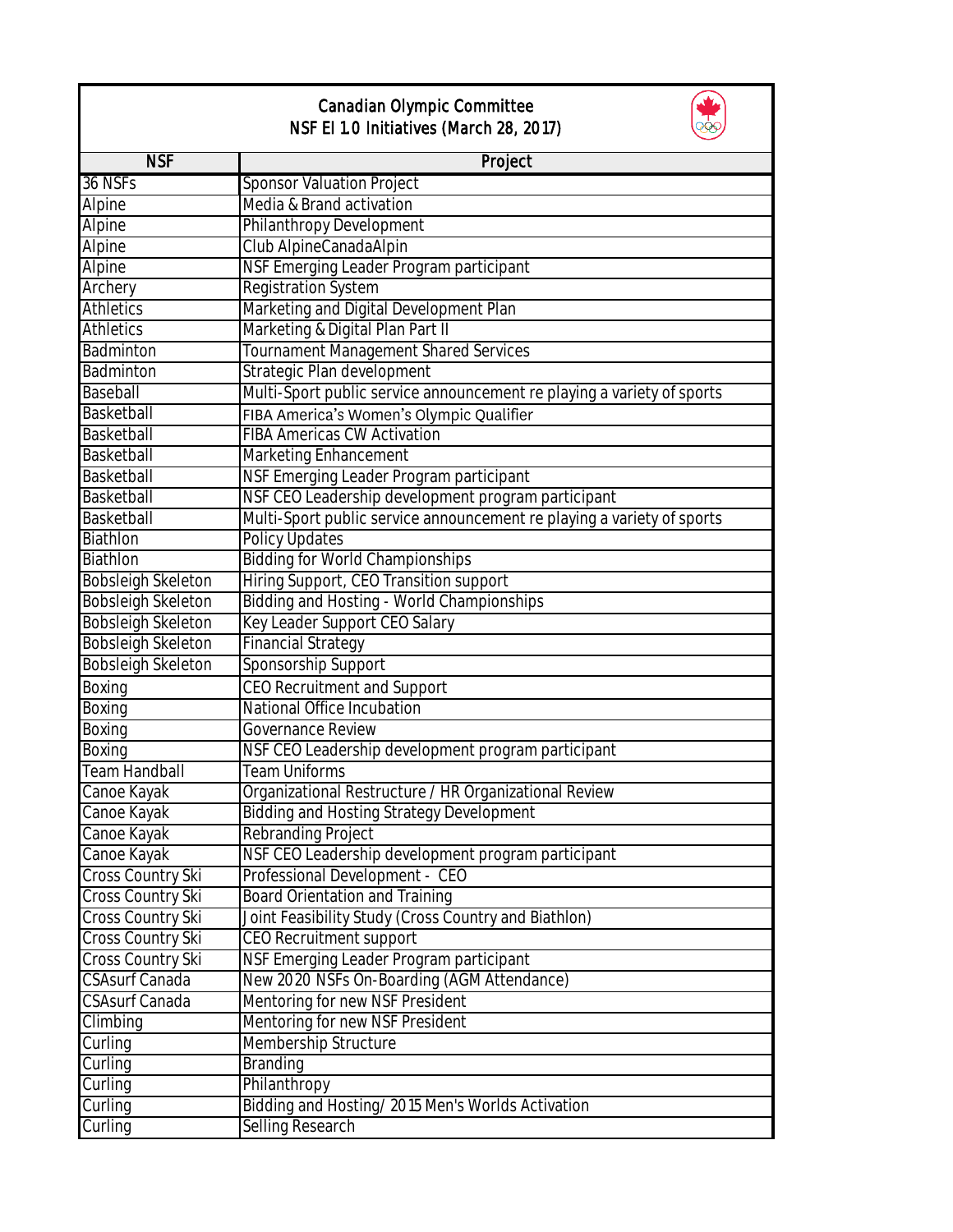| <b>NSF</b>            | Project                                                                |
|-----------------------|------------------------------------------------------------------------|
| Curling               | National Advertising Campaign                                          |
| Curling               | NSF CEO Leadership development program participant                     |
| Cycling               | Branding/Philanthropy                                                  |
| Cycling               | <b>CEO</b> Recruitment support                                         |
| Cycling               | NSF CEO Leadership development program participant                     |
| Diving                | Commercial Partnership/FablV Marketing Initiative                      |
| Diving                | Fab IV Marketing Part II                                               |
| Equestrian            | Organizational Structure                                               |
| Equestrian            | <b>Branding</b>                                                        |
| Equestrian            | <b>Competition Governance Optimization</b>                             |
| Equestrian            | <b>Rules Access</b>                                                    |
| Equestrian            | NSF CEO Leadership development program participant                     |
| Fencing               | <b>Registration Systems</b>                                            |
| Fencing               | <b>Risk Management</b>                                                 |
| <b>Field Hockey</b>   | <b>Bidding and Hosting</b>                                             |
| <b>Field Hockey</b>   | Branding/Membership                                                    |
| <b>Field Hockey</b>   | NSF CEO Leadership development program participant                     |
| <b>Figure Skating</b> | Philanthropy Development Project                                       |
| <b>Figure Skating</b> | <b>Bidding and Hosting</b>                                             |
| <b>Figure Skating</b> | NSF Emerging Leader Program participant                                |
| <b>Figure Skating</b> | NSF CEO Leadership development program participant                     |
| Freestyle             | Org Restructure                                                        |
| Freestyle             | <b>Brand Reimagination</b>                                             |
| Freestyle             | CFSA & CS Competition Alignment                                        |
| Freestyle             | NSF Emerging Leader Program participant                                |
| Freestyle             | NSF CEO Leadership development program participant                     |
| Golf                  | Web Platform Design                                                    |
| Golf                  | NSF Emerging Leader Program participant                                |
| Gymnastics            | New CEO Mentorship                                                     |
| Gymnastics            | <b>Communications Plan Development</b>                                 |
| Gymnastics            | Bidding and Hosting/World Gymnastics Championships                     |
| Gymnastics            | NSF CEO Leadership development program participant                     |
| Hockey                | Multi-Sport public service announcement re playing a variety of sports |
| Judo                  | Joint Feasibility Study                                                |
| Judo                  | <b>Policy Review</b>                                                   |
| Karate                | Governance Review                                                      |
| Karate                | National Office Incubation                                             |
| Luge                  | <b>Helmets for Heroes</b>                                              |
| Luge                  | Marketing and Sponsorship Professional Support                         |
| Luge                  | NSF CEO Leadership development program participant                     |
| Rowing                | Philanthropy Development                                               |
| Rowing                | CEO Recruitment support                                                |
| Rowing                | NSF CEO Leadership development program participant                     |
| Rugby                 | Marketing Development                                                  |
| Rugby                 | NSF Emerging Leader Program participant                                |
| Rugby                 | NSF CEO Leadership development program participant                     |
| Sailing               | AGM - provincial alignment                                             |
| Sailing               | Sponsorship Support                                                    |
| Sailing               | CEO Recruitment support                                                |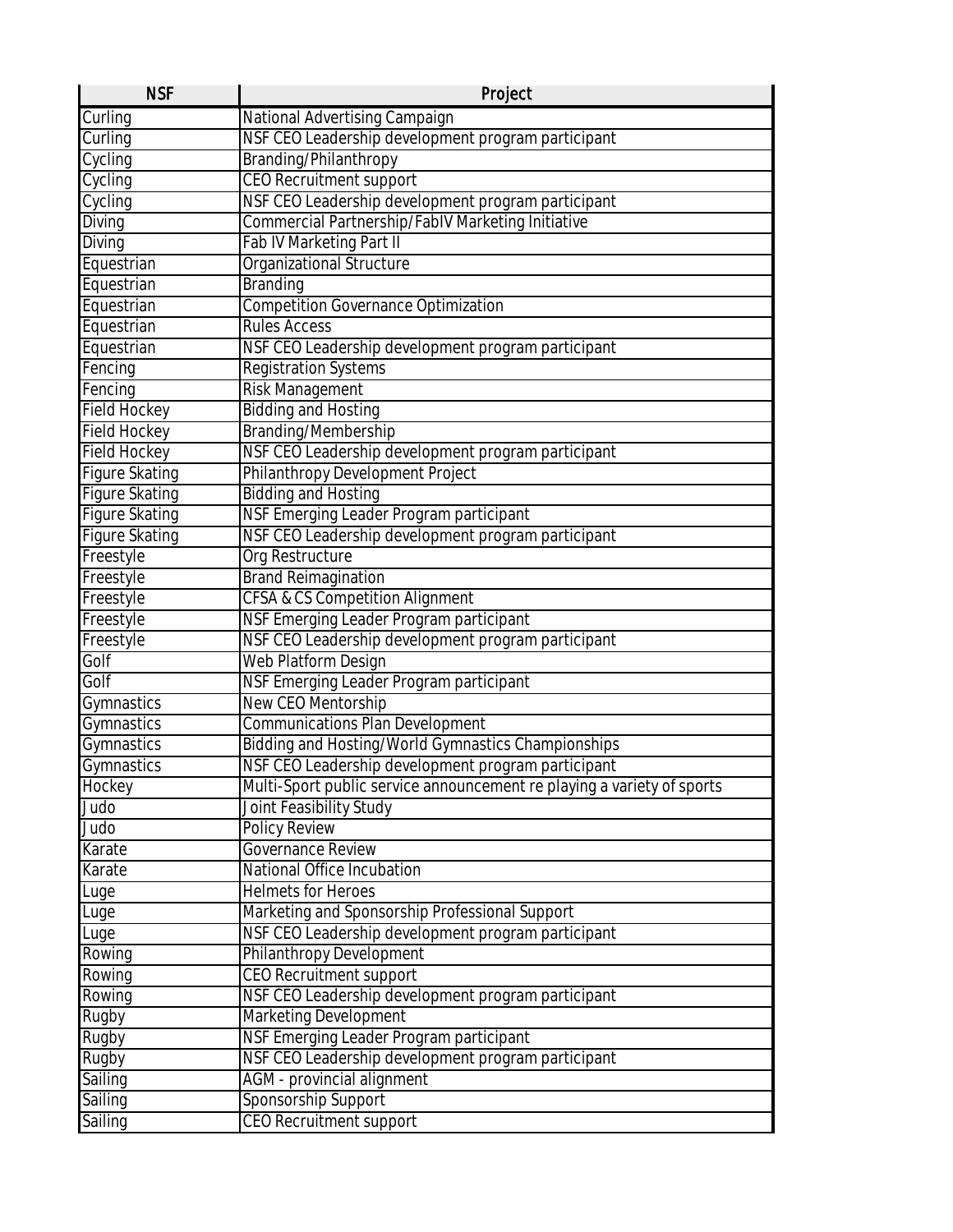| <b>NSF</b>               | Project                                                                  |
|--------------------------|--------------------------------------------------------------------------|
| Sailing                  | NSF CEO Leadership development program participant                       |
| Skateboarding            | Mentoring for new NSF President                                          |
| Snowboard                | Strategic Plan Development & Summit                                      |
| Snowboard                | <b>CEO</b> Recruitment support                                           |
| Snowboard                | <b>Bidding and Hosting Strategy Development</b>                          |
| Snowboard                | <b>Branding</b>                                                          |
| Snowboard                | Providing support for Skateboard Organizational Development & Leadership |
| Snowboard                | Fan Engagement - Digital Marketing                                       |
| Snowboard                | Providing support for Surf Leadership                                    |
| Snowboard                | NSF Emerging Leader Program participant                                  |
| Snowboard                | NSF CEO Leadership development program participant                       |
| Softball                 | <b>Branding</b>                                                          |
| Soccer                   | Strategic Planning                                                       |
| Soccer                   | Multi-Sport public service announcement re playing a variety of sports   |
| <b>Speed Skating</b>     | Bidding and Hosting/Events Marketing Support                             |
| Speed Skating            | <b>Marketing Execution</b>                                               |
| Speed Skating            | Broadcasting support                                                     |
| <b>Speed Skating</b>     | NSF CEO Leadership development program participant                       |
| Squash                   | <b>Technical Advisor</b>                                                 |
| Swimming                 | Membership System                                                        |
| Swimming                 | Graphic Identity Plan/ Brand Development Project                         |
| Swimming                 | NSF CEO Leadership development program participant                       |
| Synchro                  | <b>IT Projects</b>                                                       |
| Synchro                  | <b>Board Development</b>                                                 |
| Synchro                  | Strategic Plan development                                               |
| Synchro                  | NSF CEO Leadership development program participant                       |
| <b>Table Tennis</b>      | <b>Bidding and Hosting</b>                                               |
| Taekwondo                | Governance and Operations Review                                         |
| Taekwondo                | Communications Plan Development                                          |
| Taekwondo                | <b>Financial Strategy</b>                                                |
| <b>Tennis</b>            | Alignment of the Tennis Community                                        |
| Tennis                   | NSF Emerging Leader Program participant                                  |
| Triathlon                | Bidding and Hosting/ITU World Cup Event Support                          |
| Triathlon                | <b>Registration System</b>                                               |
| Triathlon                | Marketing Support Personnel                                              |
| Triathlon                | <b>HR Org Review</b>                                                     |
| Triathlon                | National Summit Support                                                  |
| Triathlon                | Mentoring for new CEO                                                    |
| Triathlon                | NSF Emerging Leader Program participant                                  |
| Volleyball               | Membership System                                                        |
| Volleyball               | <b>HR Support</b>                                                        |
| Volleyball               | IT project                                                               |
| Volleyball               | <b>Bidding &amp; Hosting</b>                                             |
| Volleyball<br>Volleyball | <b>Branding</b><br>Olympic Qualifier Support (bidding & hosting)         |
| Volleyball               | <b>Brand Activation</b>                                                  |
| Volleyball               | NSF CEO Leadership development program participant                       |
| Waterski Wakeboard       | <b>Emergency and Risk Plans</b>                                          |
| Water Polo               | Policy Updates                                                           |
|                          |                                                                          |